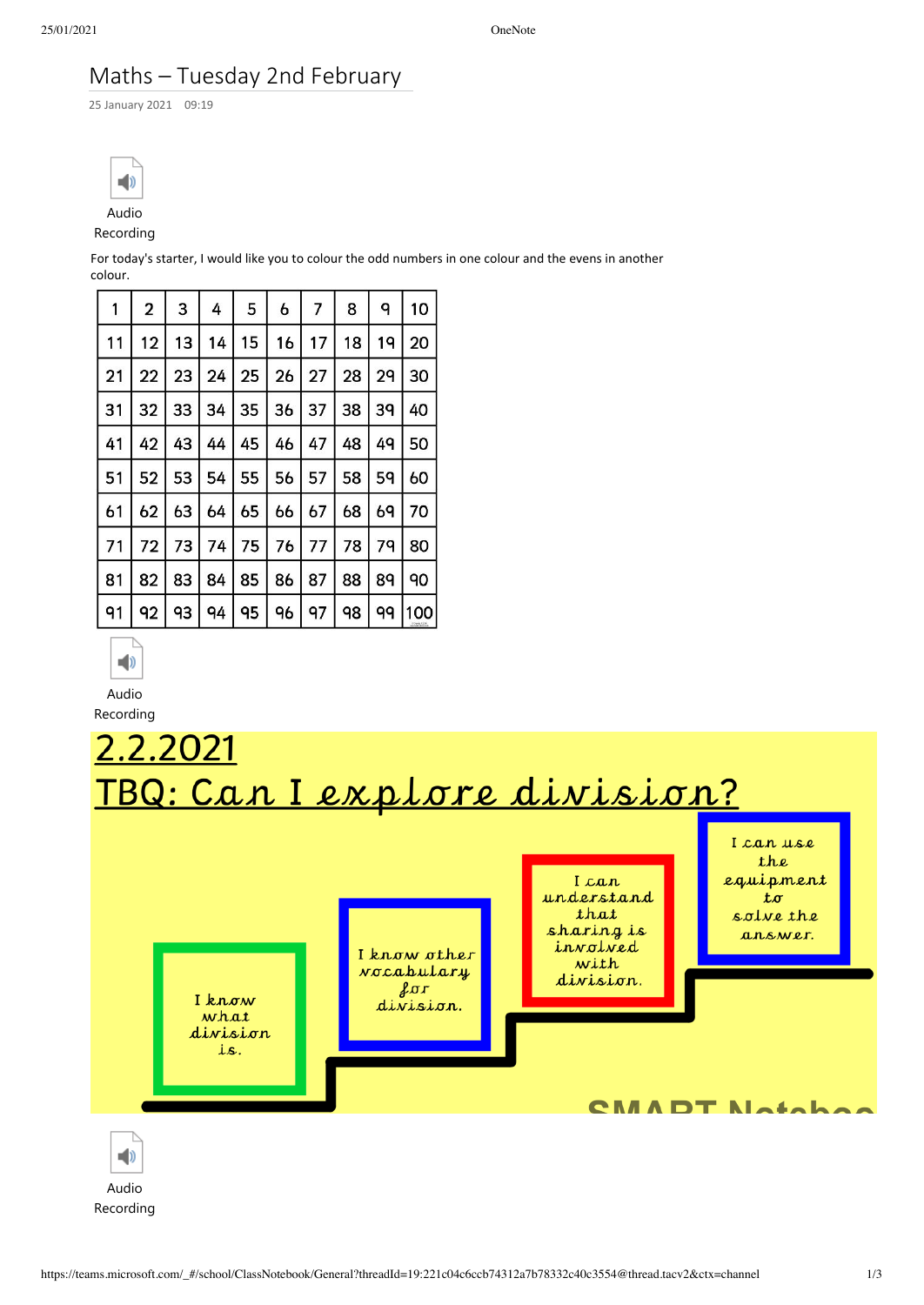Underneath we have  $4 \div 2$ . This is the same as saying 4 shared by 2. I have used counters to show this, but you could use anything you have at home. I have shared my 4 counters into 2 equal groups and then counted how many counters were in each group; which means that  $4 \div 2 = 2$ .



D

Challenge - There are 3 different chilli challenges below. I would like you to choose which one you think you can do - if you find it too hard or too easy, you can always change your challenge. Remember to use your counters or objects and I can't wait to see your answers.

| Mild          | $H\sigma t$   | Scorching     |
|---------------|---------------|---------------|
| $4 \div 2 =$  | $8 \div 2 =$  | $24 \div 2 =$ |
| $6 ÷ 2 =$     | $12 \div 2 =$ | $30 \div 2 =$ |
| $8 \div 2 =$  | $16 \div 2 =$ | $15 \div 5 =$ |
| $10 \div 2 =$ | $20 \div 2 =$ | $20 \div 5 =$ |
| $12 \div 2 =$ | $10 \div 5 =$ | $25 \div 5 =$ |
| $14 \div 2 =$ |               |               |
|               | $20 \div 5 =$ | $9 ÷ 3 =$     |